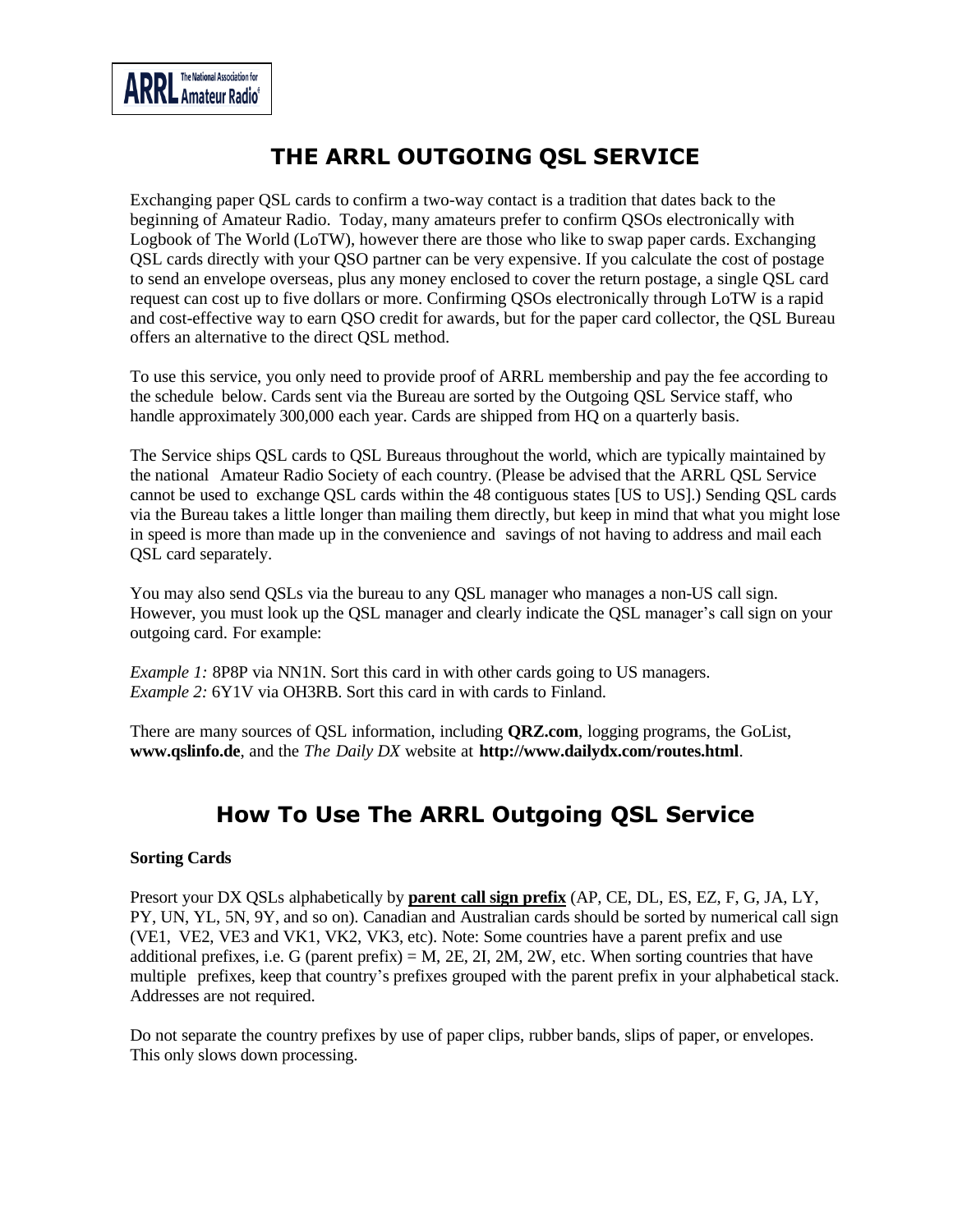## **Proof of Membership**

Please enclose proof of your current ARRL membership. This can be in the form of a photocopy or cutout of the address area from your current copy of *QST*. You can also write the information from the label on a slip of paper and use that as proof of membership. A copy of your current membership card is also acceptable.

#### **Fees and Payment**

ARRL members — including foreign members, QSL Managers, or managers for DXpeditions should enclose payment as follows:

## **Effective May 15, 2019:**

## **\$2.00 for 10 or fewer cards in one envelope.**

 **\$3.00 for 11-20 cards in one envelope, or 75 cents per ounce, for packages with 21 or more cards.**  (For example, a package containing 1.5 pounds of cards -- 24 ounces, or about 225 cards -- will cost \$18. No transaction service fees.)

You should use an accurate scale to weigh your cards. Most post offices have scales that you may use.

Please pay by check (or money order) and write your call sign on the check. Send cash at your own risk. DO NOT send postage stamps or IRCs. Please make checks payable to: "The ARRL Outgoing QSL Service."

Packages received with insufficient payment will not be processed until the balance is paid in full. The outgoing QSL bureau does not keep money on account.

#### **Packing and Mailing**

Your package must include:

- Slip with your name, call sign, weight of cards enclosed, and proof of ARRL membership.
- Proof of ARRL membership Copy of *QST* mailing label or membership card.
- Your payment in the form of check or money order. DO NOT send cash.
- Your OSL cards, sorted as instructed.

Include only the cards, proof of membership, and the appropriate fee in the package. Box the cards securely and address the package to:

> ARRL Outgoing QSL Service 225 Main Street Newington, CT 06111-1494.

It is strongly recommended that you use a traceable method to ship your cards.

#### **Other Helpful Information**

*Who may use the ARRL Outgoing QSL Service*

- Family members may also use the service by enclosing their QSLs with those of the primary member. Include the appropriate fee, and indicate "family membership" on the primary member's proof of membership.
- Blind members who do not receive *OST* need only include the appropriate fee along with a note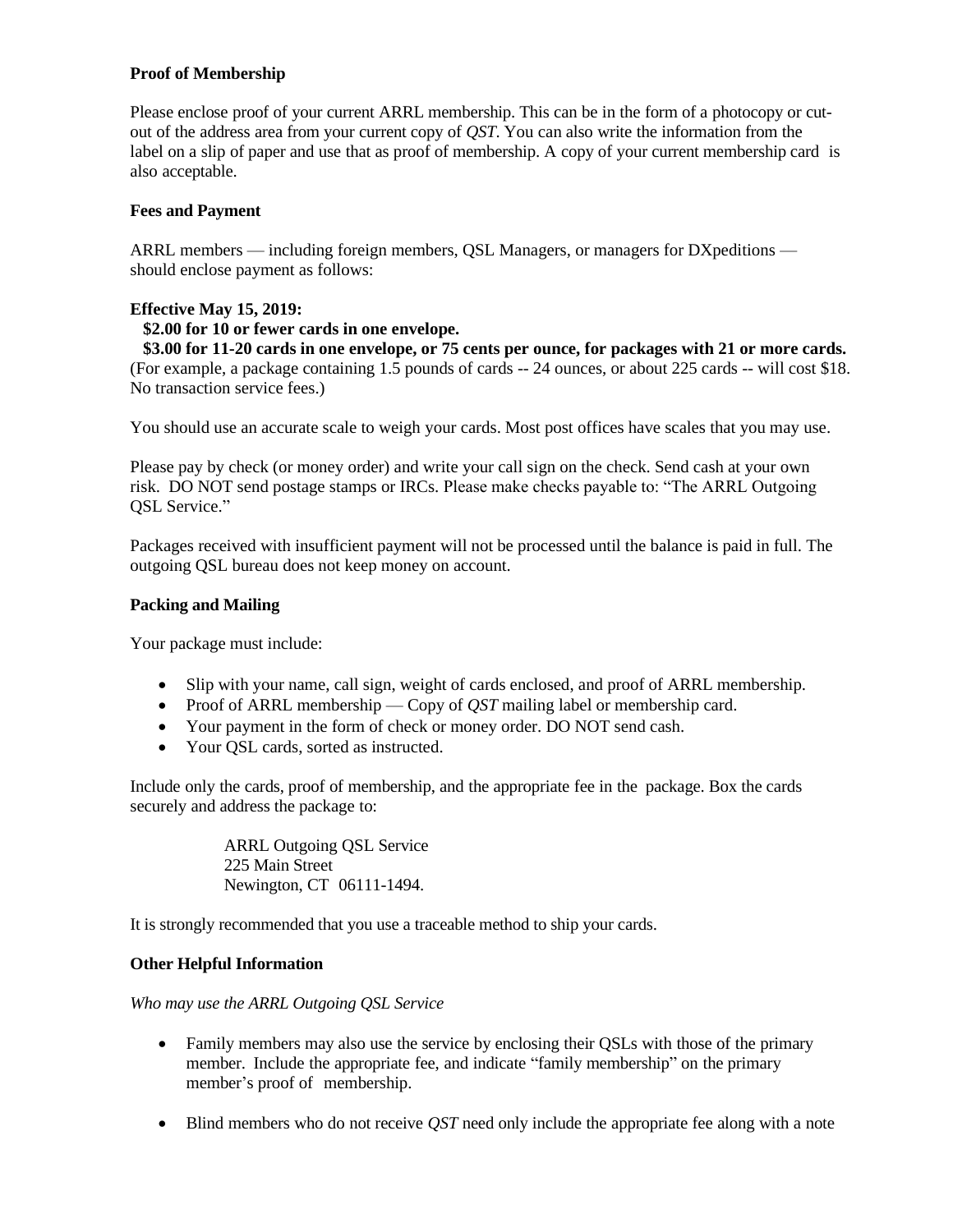indicating that the cards are from a blind member.

• ARRL Affiliated Club stations may use the service to submit club OSLs for its members in bulk ("pooling" their members' cards together in one package) by indicating the club's name inside the package. Club secretaries should check their club's affiliation on the ARRL website to ensure it is current. In a "pooled" package, each club member using this service must also be an ARRL member. Cards should be sorted "en masse" by prefix, and proof of membership should be enclosed for each ARRL member. QSLs for unaffiliated club calls may also be sent via the outgoing bureau to foreign destinations if the trustee of the club call is a member in good standing. The trustee's proof of membership must be included with the club call-QSLs.

## *Recommended QSL card dimensions*

The efficient operation of the worldwide system of QSL Bureaus requires that cards be easy to handle and sort. Cards of unusual dimensions — either much larger or much smaller than normal, or printed on thin paper (i.e. copier paper) — slow the work of the Bureaus, most of which is done by unpaid volunteers.

A review of the cards received by the ARRL Outgoing QSL Service indicates that most fall in the following range:

Height: 2-3/4 to 4-1/4 in. (70 to 110 mm) Width: 4-3/4 to 6-1/4 in. (120 to 160 mm)

IARU Region 2, which includes the United States, has suggested the following dimensions as optimum:

Height 3-1/2 in. (90 mm) Width 5-1/2 in. (140 mm)

Cards in this range can be easily sorted, stacked, and packaged. Cards outside this range create problems.

In particular, the larger cards often cannot be handled without folding or otherwise damaging them. In the interest of efficient operation of the worldwide QSL Bureau system, it is recommended that cards entering the system be limited to the range of dimensions given.

#### **Countries Not Served By the Outgoing QSL Service**

Approximately 225 DXCC entities are served by the ARRL Outgoing QSL Service, as detailed in the ARRL [DXCC](http://www.arrl.org/country-lists-prefixes) List. This includes nearly every active country. As noted previously, cards are forwarded from the ARRL Outgoing Service to a counterpart bureau in each of these countries. In some cases, there is no Incoming Bureau in a particular country and cards, therefore, cannot be forwarded. However, QSL cards can be forwarded to a QSL manager, e.g., ZB2FX via G3RFX. Most operations from places without a QSL bureau have a QSL manager.

Countries that currently deliver QSL cards only to members of that country's national radio society include the following:

Belarus, Denmark, Finland, France, Germany, Hungary, Italy, Japan, Monaco, Norway, Poland, Portugal, Russia, South Africa, Sweden, Zambia.

| 3B | .<br>l'Agalega,<br>Rodrigues<br>Mauritius, | ID2 | Angola | <b>I</b> Cameroon |
|----|--------------------------------------------|-----|--------|-------------------|
|    |                                            |     |        | __                |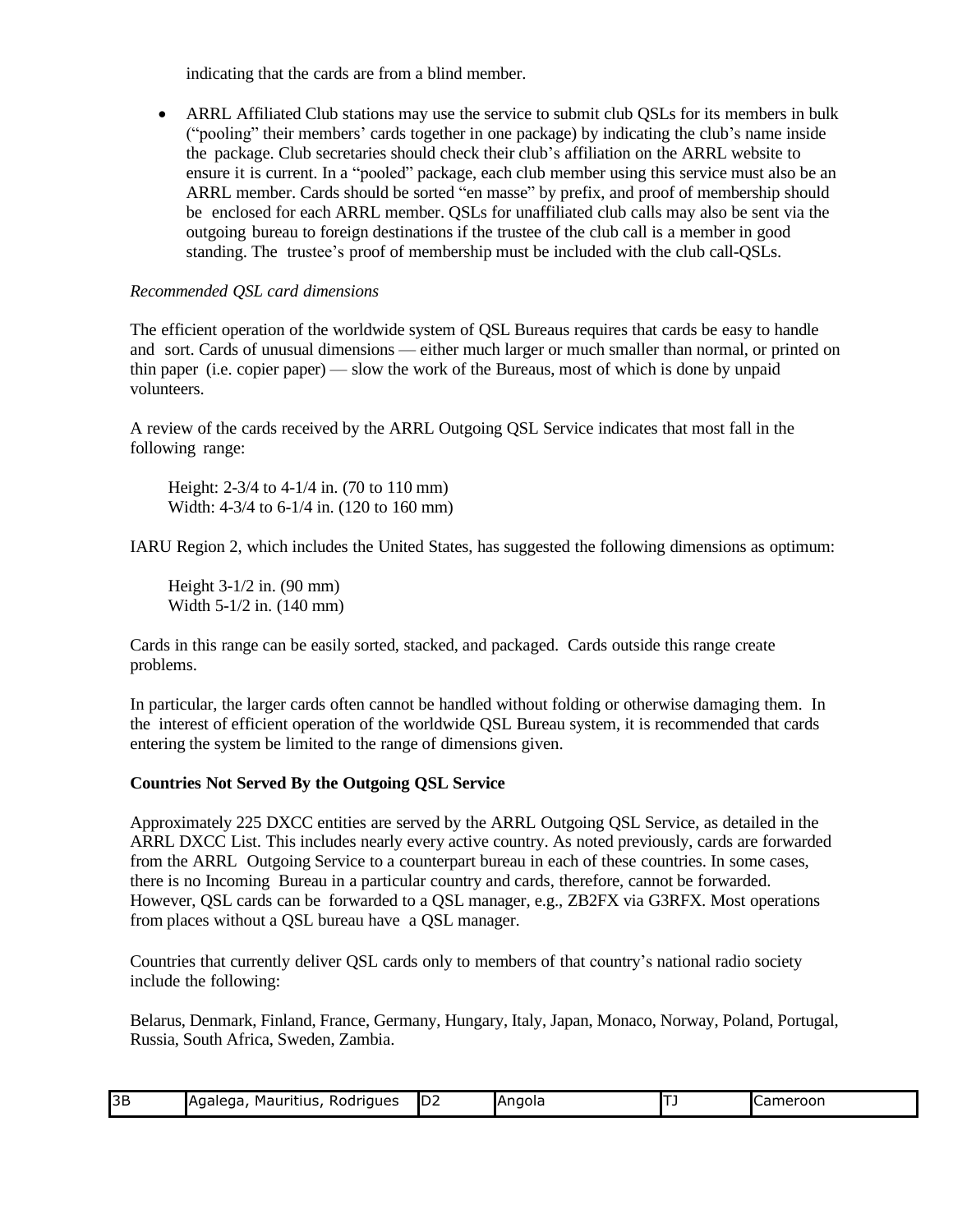| 3C              | Equatorial Guinea           | D <sub>4</sub>           | Cape Verde                | TL               | Central African Rep |
|-----------------|-----------------------------|--------------------------|---------------------------|------------------|---------------------|
| 3C <sub>0</sub> | Pagalu Island               | E3                       | Eritrea                   | <b>TN</b>        | Congo               |
| 3DA             | Kingdom of Eswatini         | E4                       | Palestine                 | TΤ               | Chad                |
| 3W              | Vietnam                     | E5                       | North & South Cook<br>Is. | TU               | Cote d'Ivoire       |
| 3X              | Guinea                      | ET.                      | Ethiopia                  | <b>TY</b>        | Benin               |
| 4J, 4K          | Azerbaijan                  | H4                       | Solomon                   | V3               | <b>Belize</b>       |
| 4W              | Timor-Leste                 | HH.                      | Haiti                     | V <sub>4</sub>   | St. Kitts & Nevis   |
| 5A              | Libya                       | HV                       | Vatican                   | V <sub>6</sub>   | Micronesia          |
| 5R              | Madagascar                  | $\overline{J5}$          | Guinea-Bissau             | V7               | Marshall            |
| 5T              | Mauritania                  | $\overline{18}$          | St. Vincent               | VP <sub>2E</sub> | Anguilla            |
| 5U              | Niger                       | KG4                      | Guantanamo Bay            | VP2M             | Montserrat          |
| 5V              | Togo                        | $\overline{KHO}$         | Mariana Is.               | VQ9              | Chagos Diego Garcia |
| 70              | Yemen                       | $\overline{KH1}$         | Baker & Howland Is.       | XU               | Cambodia            |
| 7P              | Lesotho                     | KH4                      | Midway Island             | XW               | Laos                |
| 7Q              | Malawi                      | KH <sub>5</sub>          | Palmyra & Jarvis Is.      | XZ               | Myanmar             |
| 8Q              | Maldives                    | KH7K                     | Kure Island               | YA               | Afghanistan         |
| 9L              | Sierra Leone                | KH <sub>9</sub>          | Wake island               | Z <sub>2</sub>   | Zimbabwe            |
| <b>9N</b>       | Nepal                       | $\overline{KP1}$         | Navassa Island            | ZA               | Albania             |
| <b>JG</b>       | Burundi                     | KP5                      | Desecheo Island           | ZK3              | Tokelau             |
| 9X              | Rwanda                      | $\overline{P2}$          | Papua New Guinea          |                  |                     |
| A3              | Tonga                       | P5                       | North Korea               |                  |                     |
| A <sub>5</sub>  | <b>Bhutan</b>               | PZ                       | Suriname                  |                  |                     |
| A6              | <b>United Arab Emirates</b> | S <sub>0</sub>           | Western Sahara            |                  |                     |
| A <sub>9</sub>  | Bahrain                     | $\overline{\mathsf{S}7}$ | Seychelles                |                  |                     |
| C2              | Nauru                       | T2                       | Tuvalu                    |                  |                     |
| $\overline{C5}$ | Gambia                      | $\overline{\text{T3}}$   | Kiribati                  |                  |                     |
| C <sub>6</sub>  | <b>Bahamas</b>              | T5                       | Somalia                   |                  |                     |
| C <sub>N</sub>  | Morocco                     | $\overline{18}$          | Palau                     |                  |                     |
|                 |                             |                          |                           |                  |                     |

#### **Additional Information**

We do not hold cards for countries with no Incoming Bureau. Only cards indicating a QSL Manager for a station in these particular countries will be forwarded. Undeliverable cards will normally not be returned.

When sending cards to *foreign QSL managers*, you must sort these cards using the manager's call sign, rather than the station's call sign. SWL cards can be forwarded through the QSL Service.

The Outgoing QSL Service **CANNOT** forward stamps, cards inside envelopes, IRCs or "green stamps" (cash) to the foreign QSL bureaus.

Please direct any questions or comments to the ARRL Outgoing QSL Service, 225 Main Street, Newington CT, 06111-1494. The Outgoing QSL Service can be reached at 860-594-0274. Inquires via e-mail may be sent to [buro@arrl.org](mailto:buro@arrl.org)